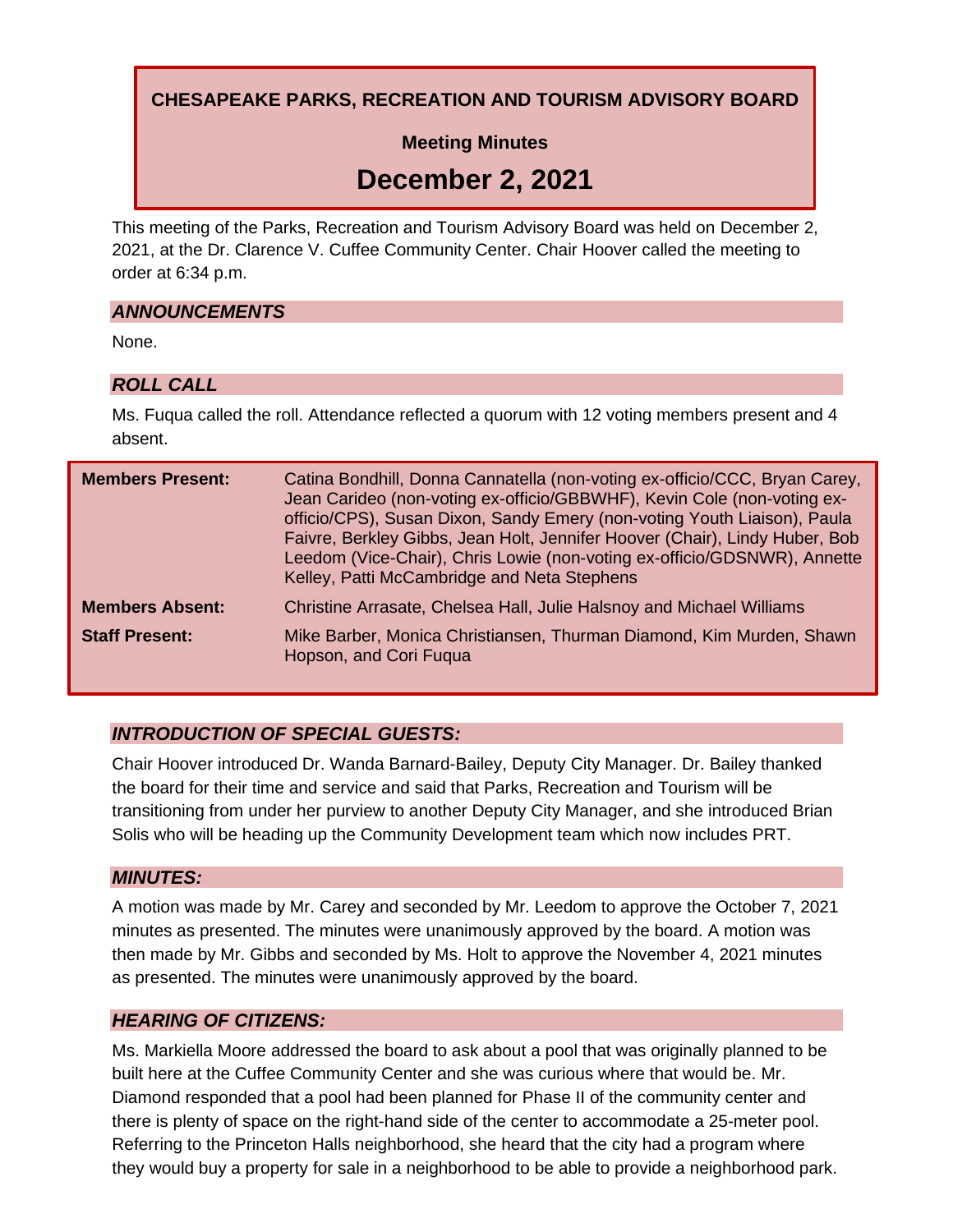Mr. Barber said that they met with the community civic league about a year ago and the community was going to keep an eye out and let the City know when properties come on the market that could be desirable so the City could investigate possible acquisition and purchase. The City does not normally approach property owners if their property is not for sale.

## *REPORTS:*

### **a.** *Ex-Officio Reports*:

- **Chesapeake Conference Center** Ms. Cannatella reported on the following:
	- o **Lunch with Chef** on December 10<sup>th</sup> will feature Toys for Tots. The Conference Center is a drop location for toys. Donors will receive a coupon worth \$4 off Lunch with Chef. For groups of 10 or more, there is a group rate available of \$10 per person. We also have holiday gift certificates available if anyone is interested.
	- o **Events and Promotions** A few events held since the last board meeting were Cigars & Cars, Holiday Craft Show, and City Manager's Forum. Coming up this weekend is the Exotic Pet Show, then Holiday Brass on December 16<sup>th</sup>, and lots of holiday parties and other meetings. In February of 2022 will be the Princess Ball, and then the Fishing Flea Market in March.
	- o We have an **Event Coordinator** position open so if you know anyone that is interested in applying, send them our way.
	- o **HVAC** Mr. Barber said that he, Ms. Cannatella and Public Works will be meeting with the contractor next week and hopefully they will have some concise timelines for getting the HVAC work done to report next month.
- **Great Dismal Swamp National Wildlife Refuge** Mr. Lowie gave the following updates:
	- o **Historical Village** Met with Mr. Barber and staff earlier this week for a discussion about possibly partnering with the department on the historic village. They discussed preliminary topics such as environmental programs, staffing, etc.
	- o **Bird Festival** Scheduled for the last weekend of April 2022 and are hopeful that some activities can be planned for next year.
- **Great Bridge Battlefield & Waterways History Museum** Ms. Carideo gave the following updates:
	- o **Events**
		- **. Historic Candlelight Ghost Tour** sold out with two tours of thirty people each. It was difficult to turn people away- there is definitely a market for this.
		- **EXTERM Halloween at the Museum** brought in over one hundred museum visitors in one day.
		- **Battle of Great Bridge** reenactment is this weekend (December 4<sup>th</sup> and 5<sup>th</sup>) at Battlefield Park South.
		- **SAR/DAR ceremony** is Saturday, December 4<sup>th</sup>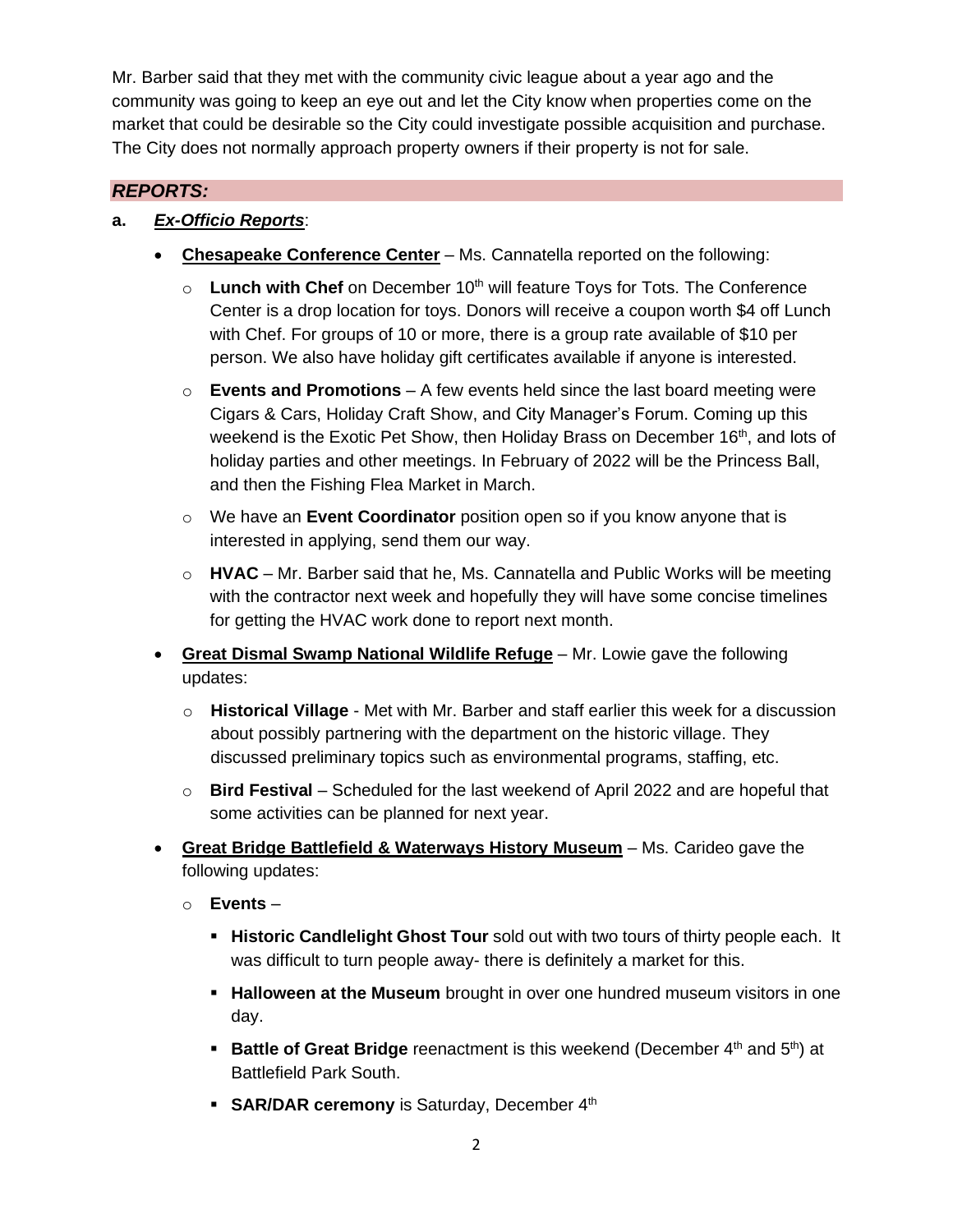- **Christmas Past & Present Celebration and Bake Sale** on December 11<sup>th</sup> from 10am-4pm at the museum. These are not your ordinary cakes and cookies, they're by award winning bakers and they sell out very quickly.
- o **Education** Elizabeth Goodwin, Executive Director, had two great meetings with Chesapeake Public School staff regarding education - one with the Chief Academic Officer and the other with the Social Studies Supervisor. Both were given tours of the museum and discussed ways the museum can partner.

## o **Great Bridge Battlefield Park**

- **Volunteers** Three Navy Chief's Crews worked in the park in October and early November placing mulch along the nature trails and around the Outdoor Classroom, trimming overgrowth and replacing a foot bridge along the berm trail.
- **Donation** We have someone who wants to donate a cannon for the park. There is some question as to whether it is correct for the period and whether this is feasible due to size and maintenance. It might be post-revolutionary period, due to its casting style. Ms. Goodwin will contact the Civil War groups who might be interested, and Mr. Barber has been made aware and said there may be a spot in another city historical park. We are all keeping in mind possible upkeep, weight of the cannon on its pedestal and safety considerations.
- **Chesapeake Public Schools** Mr. Cole thanked Mr. Barber and Stephanie Miller for hosting the middle school softball tournament at Deep Creek Park.
- **b.** *Tourism Report* Ms. Murden gave the following updates:
	- **Hotel Performance and Occupancy** Chesapeake is still doing very well in these areas. In October we were at 74.6% occupancy and the national average was 62.9%, state average of 64% and regional average of 61%. Our average daily rate continues to grow which is good news, and hotels continue to report an increase in leisure travel.
	- **'Peake Holiday** section on the Visit Chesapeake website is geared towards "day trippers", family/friends visiting during the holidays, and anyone looking for fun things to do. Includes activities, shopping, places to stay, events and even fun facts and crafts.
	- **Visitor Center** We have a wonderful 2021 Chesapeake Christmas ornament for sale and it's a beautiful piece of artwork inspired by the City's symbol, the blue heron. We are also adding a "Made in Chesapeake" section in the Visitor Center which will feature an assortment of items produced by locals, and we also have books about Chesapeake written by Chesapeake authors.
	- **Sales** Person-to-person sales activities are on the upswing. In November we had a team at the Nursing Alliance conference in Virginia Beach and made some great contacts. In January the Southeast Tourism Society will be hosting a marketplace in Virginia Beach which works with tour operators as well as a media marketplace for travel writers.

## **c.** *Parks and Recreation Reports*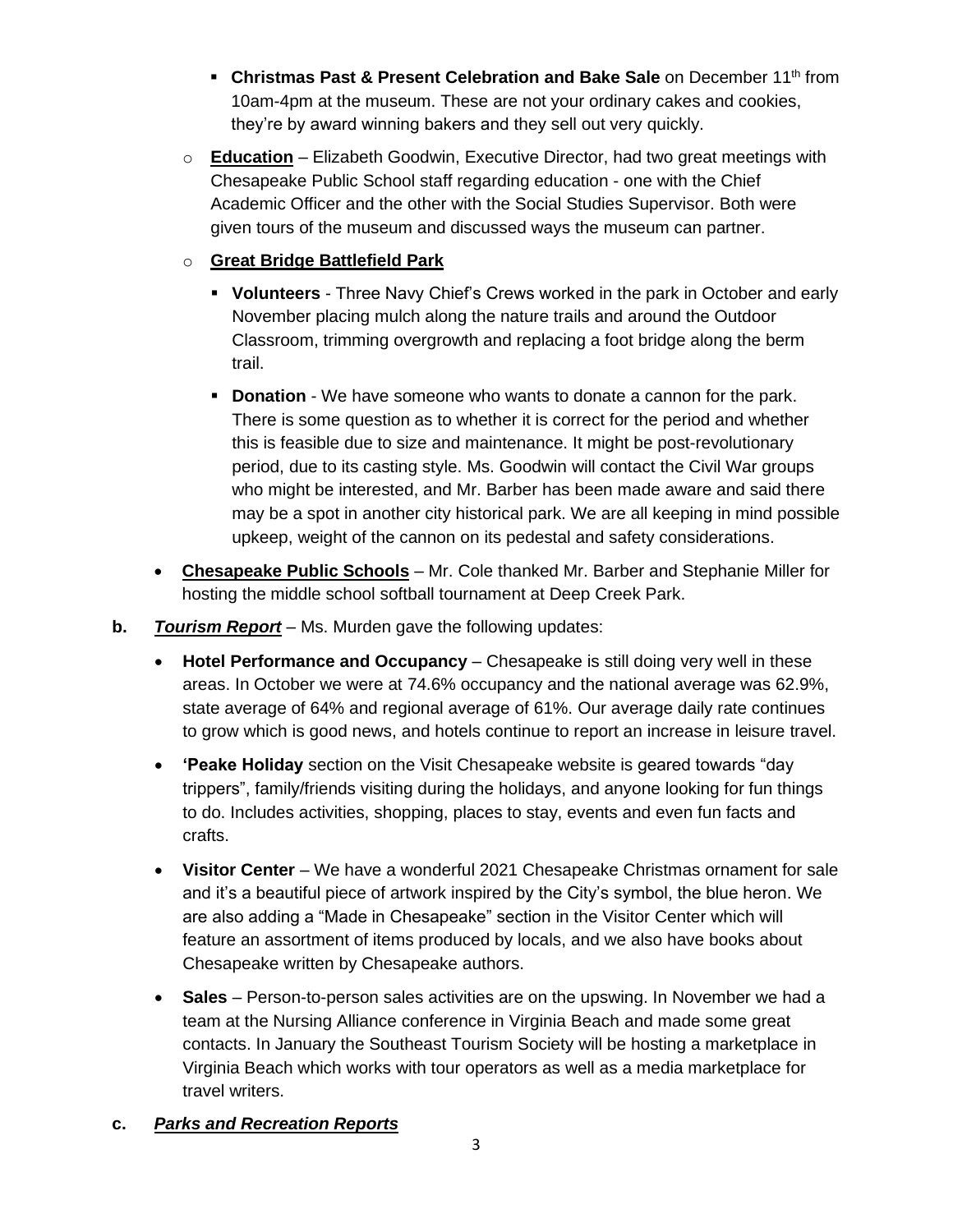- **Parks and Municipal Grounds** Mr. Hopson said that although mowing has slowed down, cleanup of leaves and pruning of trees have commenced; staff is still supporting events and athletics; starting winter projects such as replacing rusted trash cans, deck boards, painting, and other maintenance and repairs; mulching; playground inspections; stump grinding and other tree work.
- **Recreation** Mr. Diamond reported that basketball season is underway with practices beginning next week and games starting in January. We have over a thousand participants which is not as many as we usually have but we're glad to see that people are coming back out. We're doing well will youth programs at the centers, and seniors are signing up for the holiday luncheon on December  $17<sup>th</sup>$  at the Conference Center. And we are still looking to hire housekeeping staff so if you know anyone, please send them to us.
- **Events** Ms. Christiansen relayed the following upcoming City events: Battle of Great Bridge on December 4<sup>th</sup> and 5<sup>th</sup> (reenactment site and encampments at Battlefield Park South), Deck the Hall drive-through light show at City Hall ongoing nightly through January 2<sup>nd</sup>, Fa La La Land at City Hall on December 11<sup>th</sup> and 18<sup>th</sup> from 5-9 pm, and Holiday Brass at the Conference Center on December 16<sup>th</sup> at 7 pm.

#### **d.** *Director Updates and Department Reports*:

- Mr. Barber gave the following updates:
	- o **NWRP** The restrooms at the south terminal have been completed and are open. We're getting close to finalizing a conceptual design for the ranger building/interpretive center and should have some drawings to be able to share in the spring. We hope to get it out for bid in the summer.
	- o **Arboretum** We are going to have to move forward in two stages. First, we have to actually lift the building by 18" to create some crawl space underneath and that will help us get better pricing later on down the road because the contractor will be able to see what they're dealing with for the foundation and flooring when going to stage two renovations. That should be out for bid in early 2022.
	- o **Historical Village** We expect the architectural task order to go out mid-December so we hopefully we may have an architect on board in late January.
	- o **Newton Neck Property** Hopefully the property should be dedicated to the city in the spring and then meeting with citizens to discuss development, connectivity, etc. can begin.
	- o **Lighting Projects** New LED lights were installed at one of the soccer/multipurpose fields at Deep Creek Park, and two are going up at Centerville Park next week.
	- o **Paramont Baseball Field** We received Community Block Grant funding and will be doing a total rebuild of the field which is located on Military Highway and Paramont Avenue by Indian River Park. It will include all new fencing, buildings, and lighting.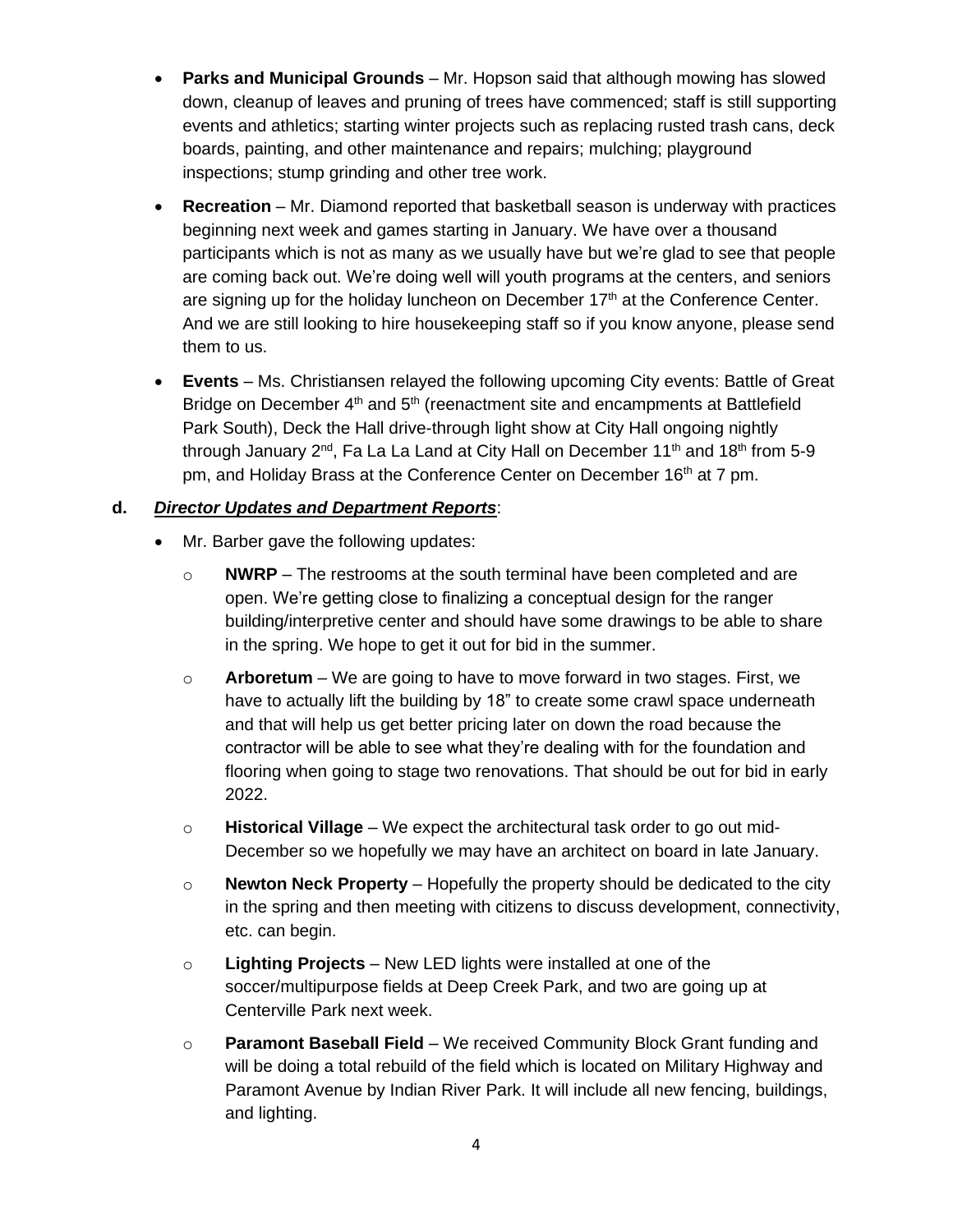- o **Deep Creek Park**  The vendor has been secured to do the next round of paving in the back parking lot and it should be completed in the spring.
- o **Staffing** Although we are still understaffed by around 40-50% vacancy overall, our staff really does care, and they go above and beyond consistently to offer excellent customer service.
- o **Operating Budget** at 97.5% was submitted before Thanksgiving, and we feel pretty good about it.

### *UNFINISHED BUSINESS*:

• **2022 Officer Election** – Ms. Holt presented the slate from the nominating committee which is Bob Leedom for Chair and Annette Kelley for Vice Chair. There were no other nominations from the floor so both candidates ran unopposed. Mr. Gibbs made a motion to approve the slate as is and was seconded by Ms. McCambridge. The two candidates were elected unanimously by the voting members.

#### *HEARING OF BOARD MEMBERS*:

- Ms. Dixon thanked Tourism for adding the Messiah concert to their calendar. They had over 500 people attend, and 65 choral members!
- Mr. Leedom brought in the Virginian Pilot article on the Civil War mystery fort with Mr. Barber and Jessica Cosmas on the front page.
- Ms. Kelley attended the Craft Show and said it was awesome. She was asked by a citizen to find out if there could be more parking available for trailers at Great Bridge Lock Park. Twice during the middle of the week, the parking lot was completely full. Ms. Christiansen and Mr. Barber said that the parking lot was paved a couple of years ago and there is now more parking available than there used to be. It's open 24/7 for public use but little area remains for expansion of parking.
- Ms. Faivre asked about the meeting schedule for the board for next year. Ms. Fuqua and Mr. Diamond are finalizing it and it should be sent out shortly. She then asked again about Phase II for Deep Creek Park. Mr. Barber said that Phase II is still on the CIP request list, but funding has not been approved for it at this time due to other priorities.
- Ms. McCambridge said that the City Treasurer thinks the lights at City Hall are beautiful and has mentioned that to everyone in her office. Regarding the Civil War mystery fort, has there been any thought on what that could look like and are there any plans to do something with that site? Mr. Barber said that the current conceptual plan is to put in a parking lot, interpretive signage and build some replicas within the fort. It would be great if it could be opened up visually to the water because that would help to tell the story more comprehensively. There are many different theories and interpretations of the history of the site so the interpretive signage will be a challenge.
- Mr. Gibbs thanked Ms. Christiansen for speaking at the Kiwanis club meeting yesterday and she did a great job.